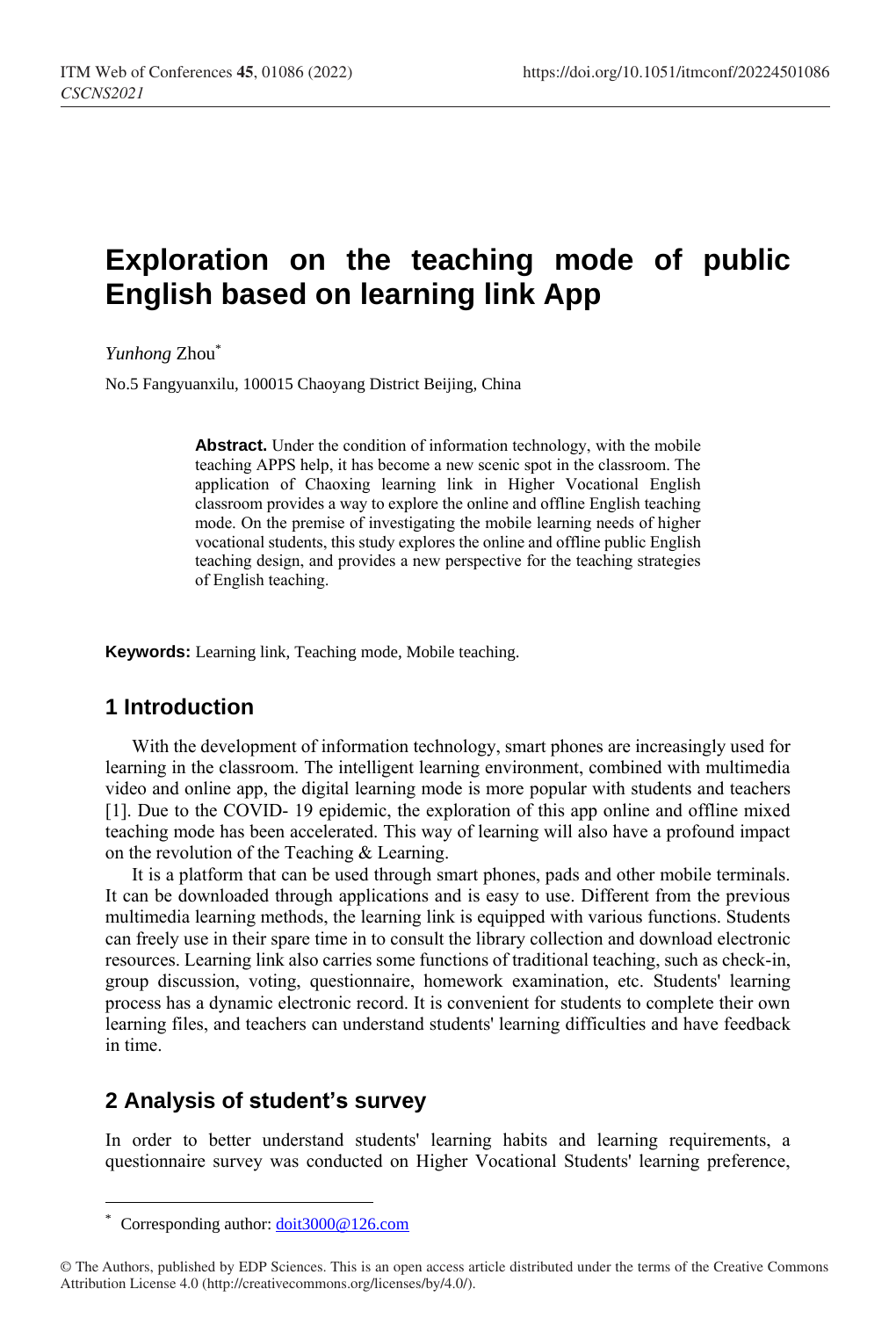learning investment and teaching mode cognition.

#### **2.1 Learning preference**

Most higher vocational students prefer the learning method of "teacher teaching", and the higher the grade is, the more obvious it is. Computer majors prefer autonomy. Therefore, the mobile teaching mode is more suitable for computer majors, and the grade should also start from freshman year. Therefore, teachers' intensive lectures should be based on students' online learning information to ensure the pertinence and efficiency of intensive lectures. Before the overall curriculum design, teachers can also "reserve some content" for the intensive lectures in the class.

#### **2.2 Learning input**

The investment before class is directly related to the effect of flipped classroom implementation. More than 50% of Higher Vocational Students "don't preview" class discussion, and 15% of students "don't have interest in participating in class discussion". With the increase of grade, students' participation in class discussion decreases. 40% students' after-school learning time is "within 1 hour", and the time of media art major is longer than that of other majors. This is related to its different majors. Therefore, short and concise videos or tests should be considered when considering content. The time should not be too long, and it should be selected carefully. With teachers' great efforts, 5-10 minute short videos for students' preview are provided before class.

#### **2.3 Teaching mode cognition**

For the traditional classroom teaching mode, 20% of students do not accept it, 47% accept it and 33% like it. However, they all agree that the current classroom teaching mode is "not conducive to giving full play to students' initiative" and "single teaching method, boring content and lack of teacher-student interaction". For the mobile teaching mode, 43% are feasible and 32% are not feasible. Girls agree with it higher, and the higher the grade, the higher the proportion of considering it feasible. English majors think that the highest proportion is feasible, accounting for 78.6%, and the least feasible is advertising.

# **3 "Online + offline" mixed teaching design of public English**

#### **3.1 "Online" teaching design**

#### *3.1.1 Interesting is the first factor. Interesting is the best teacher*

In the design process of Public English courses, teachers put the content suitable for online learning, word preview, listening and reading comprehension on the learning platform. Students can get teaching feedback in time and do a good job in pre class organization. It is conducive to students' follow-up in-depth learning. The theme of unit 4 is shopping list, which is relatively concentrated. You can also write out the food in your refrigerator at home through mind map. These topics are relatively life-oriented, and students can also arouse interest in learning. For example, some students design typical hotpot ingredients, including various kinds of meat, seafood, vegetables, bean products, mushrooms, egg products, etc.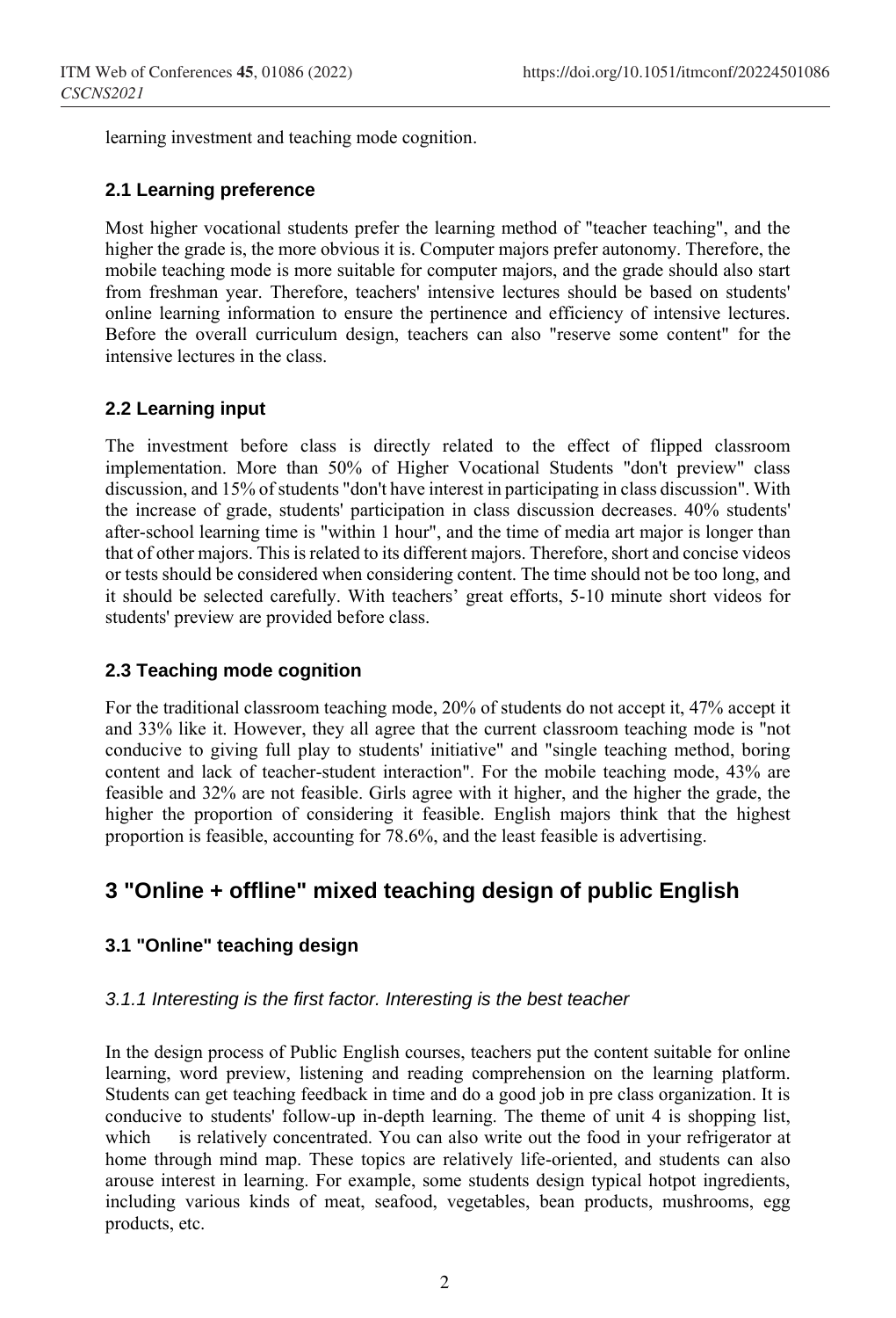#### *3.1.2 The course content is extended and reading push.*

Public English learning cannot be completely limited to the text reading of textbooks. Teachers can push article reading before class, such as 100 word cutting reading, mint reading, lighthouse reading, etc.

#### *3.1.3 After class diagnostic communication*

You can diagnose your own problems through the pre-test and post-test of learning. It is difficult to monitor students' learning track and form process evaluation. The questionnaire, discussion, voting and other learning activities of learning pass can record students' learning data. The teaching test data can help students reflect on their learning, adjust their learning strategies and improve their learning effect. Timely feedback on learning activities helps students reflect on learning effects and clarify confused concepts. For example, the difference between choose and option, choose is a verb choice, and option is a noun "selectable things, choice, right of choice; freedom of choice".Eg: she had to choose between giving up her job or hiring a nanny. She had to choose between giving up her job and hiring a nanny. As you see it, we have three options. You see, we have three options. Let students evaluate and reflect on the learning effect, think about their own shortcomings, and make use of rich online resources for exploratory learning.

#### **3.2 "Offline" teaching design**

#### *3.2.1 Select typical life cases as examples*

As for the writing content of the complaint letter, the student union feels that it is not close to life. In fact, when our living standards are generally improved, we often buy foreign daily necessities and often need to safeguard our legitimate rights and interests. Taking the Social hot event as an example, on October 28, 2021, Ms. Jia complained to the store manager of "Canada goose" store of Guojin center and asked for return. On November 14, Ms. Jia wrote another email and sent the details of clothes, photos and other vouchers to the mailbox of the Canadian goose testing centre in the form of email attachments ( $ce@canadagoose.com$ ). Such a real-life case can stimulate students' interest in learning, according to the format of complaint letter and the importance of safeguarding their rights. First describe the problem of your product, I'm writing to complain about... Then describe your problem, I have thought a fake Jack .Finally, put forward their own requirements. I request an refund for this jacket.

#### *3.2.2 Make life videos to stimulate learning motivation of student*

Taking the new generation English as an example, each unit has a good topic to choose from, such as unit 1 what does he look like? Commenting on people's appearance, they pay more attention to the appearance than any group. The expectation for the other half is also an important psychology in adolescence. Therefore, shooting their own requirements for the other half and a simple self-introduction is also an important topic to guide students to establish a correct outlook on love and life. This can be extended to job self-introduction and job interview on line.

#### *3.2.3 Make use of the network to provide rich learning resources*

Video, Ted speech, app and other ways to expand students' learning content, such as English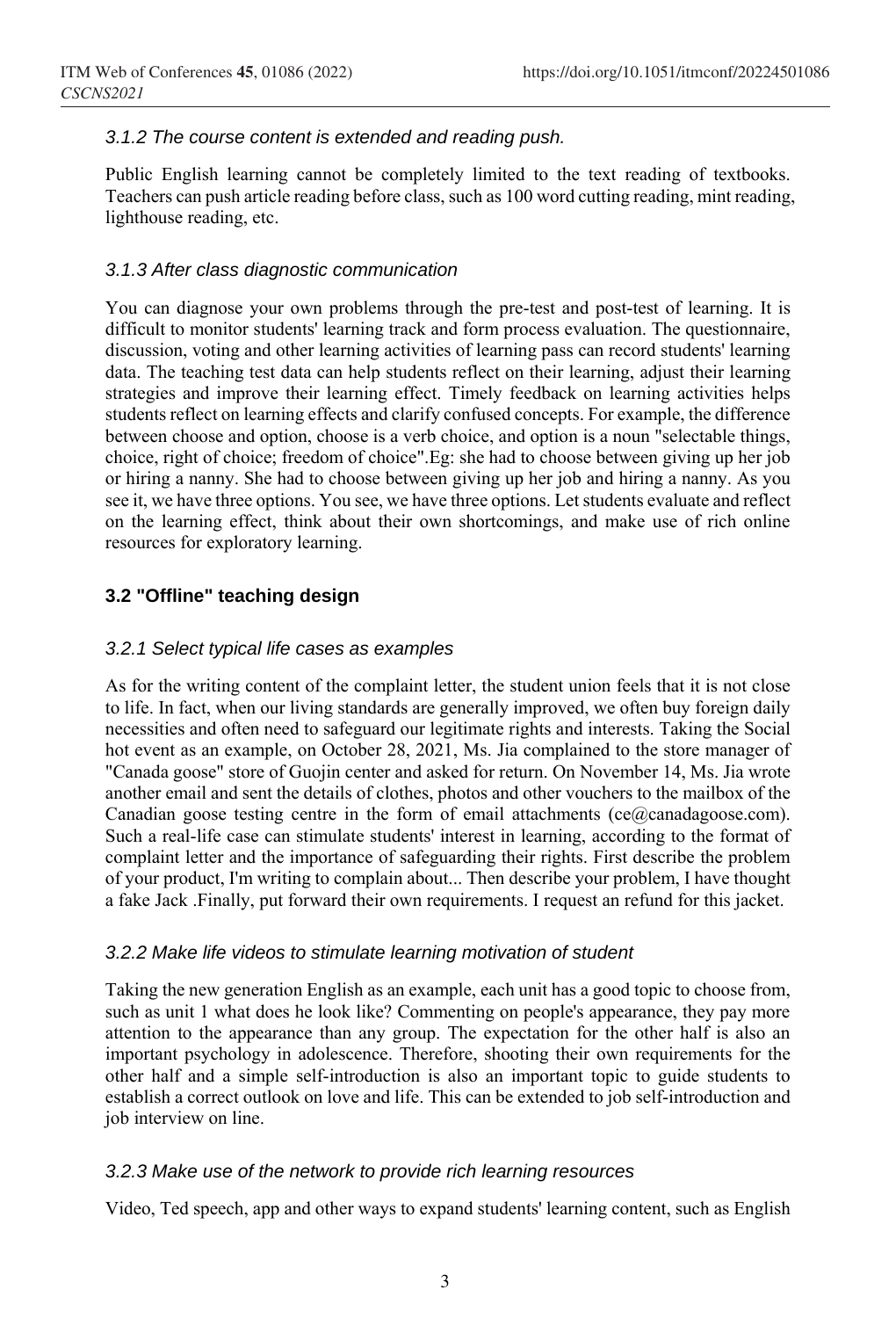listening practice, can develop the practice of one song a day, lemon tree, halo, fearless, wake me up and Scarborough Fair. Such songs are popular and have beautiful melody. Students fill in words in beautiful tunes and do listening exercises. Learning efficiency and interest have been improved. This knowledge will enable students to generate enough learning motivation and devote themselves to classroom activities. The 5-minute podium allows students to show their interests and topics, and can also fully mobilize students' learning enthusiasm. The learning topics and teaching contents that students are interested in can confirm and supplement each other, or even combine perfectly. When the course talks about tourism, students' keynote speeches include introducing the scenic spots and delicious food of their hometown, Beijing miscellaneous sauce noodles, Anhui Tianzhu Mountain, Henan stewed noodles and Anhui baked cakes. Let students understand their environment and share life experience and feelings together! Students are not passive knowledge absorbers; It is also the digester, sharer, experiencer and creator of knowledge.

#### *3.2.4 Embedded learning and memory method*

Remembering the English words is a difficult and painful point in English learning. Teachers should properly let students learn some memory methods to promote students to overcome the barrier of word memory. For example, using block memory method, train – spring sprain can also play association. It is easy to sprain your ankle in rainy days. For example, using the interesting memory method, iodine sounds like "I'll die", and students can remember it instantly. Using word form homophonic memory, such as alcohol, Love to pick (the door) and drink, encourage students' imagination, and let them learn words to become the connection of their own life. For example, when teaching two words, optimistic and pessimistic, both have the same suffix - mistic. Using the voting function of learning pass, what kind of personality do you think you are? Class voting has immediate results and timely feedback.

# **4. Conclusion**

The feasibility research report of online and offline teaching mode based on mobile app mobile teaching mode can be implemented in different professional disciplines in the current higher vocational environment. Combined with the learning characteristics of students, the traditional teaching methods of teachers cannot be opposed because of the mobile classroom mode. They should complement each other to achieve good learning results. Therefore, combined with online and offline "Online + offline" College English hybrid teaching is an important trend in the development of College English curriculum education and teaching in the future, and it is the main form of English Curriculum Teaching in Higher Vocational Colleges in the future.

# **References**

- 1. Wang Lili, Zhang Xiaohui Research on the construction of mixed "first-class curriculum" of College English based on output orientation [J] Heilongjiang Higher Education Research, 2021,39 (03): 146-151
- 2. Chen Yuying Thinking and practice of "Online + offline" mixed teaching in English classroom [J] Tianjin education, 2021 (05): 120 - 121
- 3. Chang Xiangqi, sun Xianhong College English Online + offline Hybrid Teaching Based on micro class and Mu class in the post epidemic Era Take the comprehensive course of